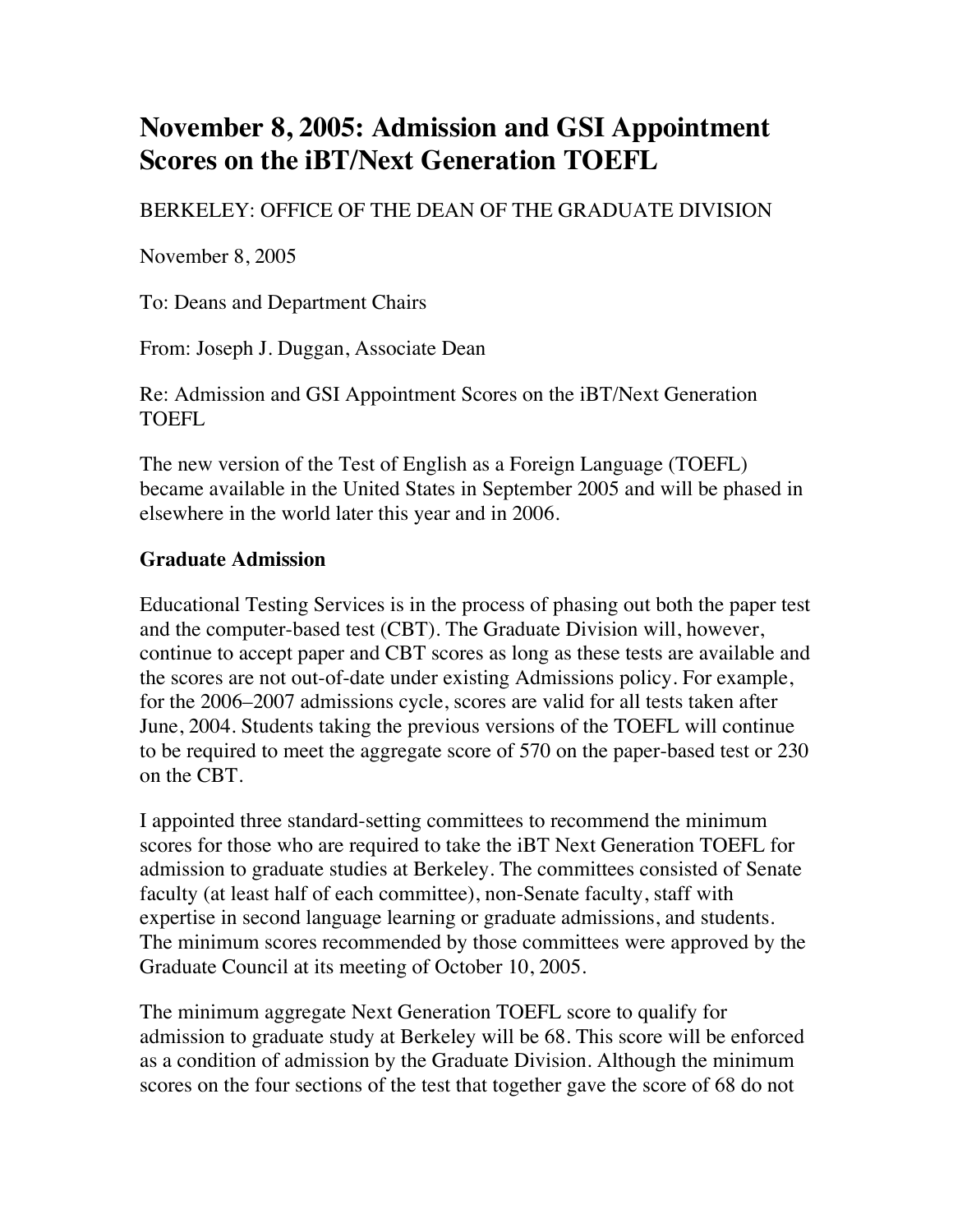need to be reached, they were, for your information: 18 for writing, 17 for speaking, 16 for listening, and 17 for reading. On each section the maximum possible score was 30. In making decisions about admission, departments may decide to set their own minimum scores on one or more of the sections as long as this does not result in a total score below the Graduate Division minimum or to set a higher aggregate score.

As in the past, to be exempt from taking the TOEFL students must have already completed at least one year of full-time academic course work with a grade point average of B or better at a university in the United States. They must show that all full-time course work was conducted in English. Courses in English as a Second Language, courses in a language other than English, online courses, and courses that will be completed after the student applies for admission will not satisfy this requirement. Please consult the Admissions chapter of the Guide to Graduate Policy

(www.grad.berkeley.edu/policies/guide.shtml), Chapter B: Admission, for further details.

Appointment as a Graduate Student Instructor (GSI)

Since the Next Generation TOEFL, unlike the previous version, includes a speaking component, it will also serve as the primary test to determine whether the English of students who do not speak English as a native language is sufficient to justify their appointment as Graduate Student Instructors. Eventually, then, the Test of Spoken English (TSE) will no longer serve as the primary screening for this purpose if the student has passed the TOEFL with a speaking score high enough to justify appointment as a GSI. The relevant standard-setting process committee recommended 26 as the minimum speaking score to be monitored by the Graduate Division, and this score was approved by the Graduate Council at its meeting of October 10, 2005. Hiring units may wish to establish a higher minimum speaking score on the Next Generation TOEFL for their appointees, in which case the higher minimum must be monitored by the hiring unit.

A student scoring from 22 to 25 on the speaking component of the Next Generation TOEFL will, after arriving in Berkeley, have to pass the Oral Proficiency Test (OPT), administered by the GSI Teaching and Resource Center, before being appointed as a GSI. Students scoring 22 may complete a semester-long Language Proficiency Program course (100A) before taking the OPT. Students scoring below are required to complete a semester of the Language Proficiency Program (LPP 100A) before taking the OPT.